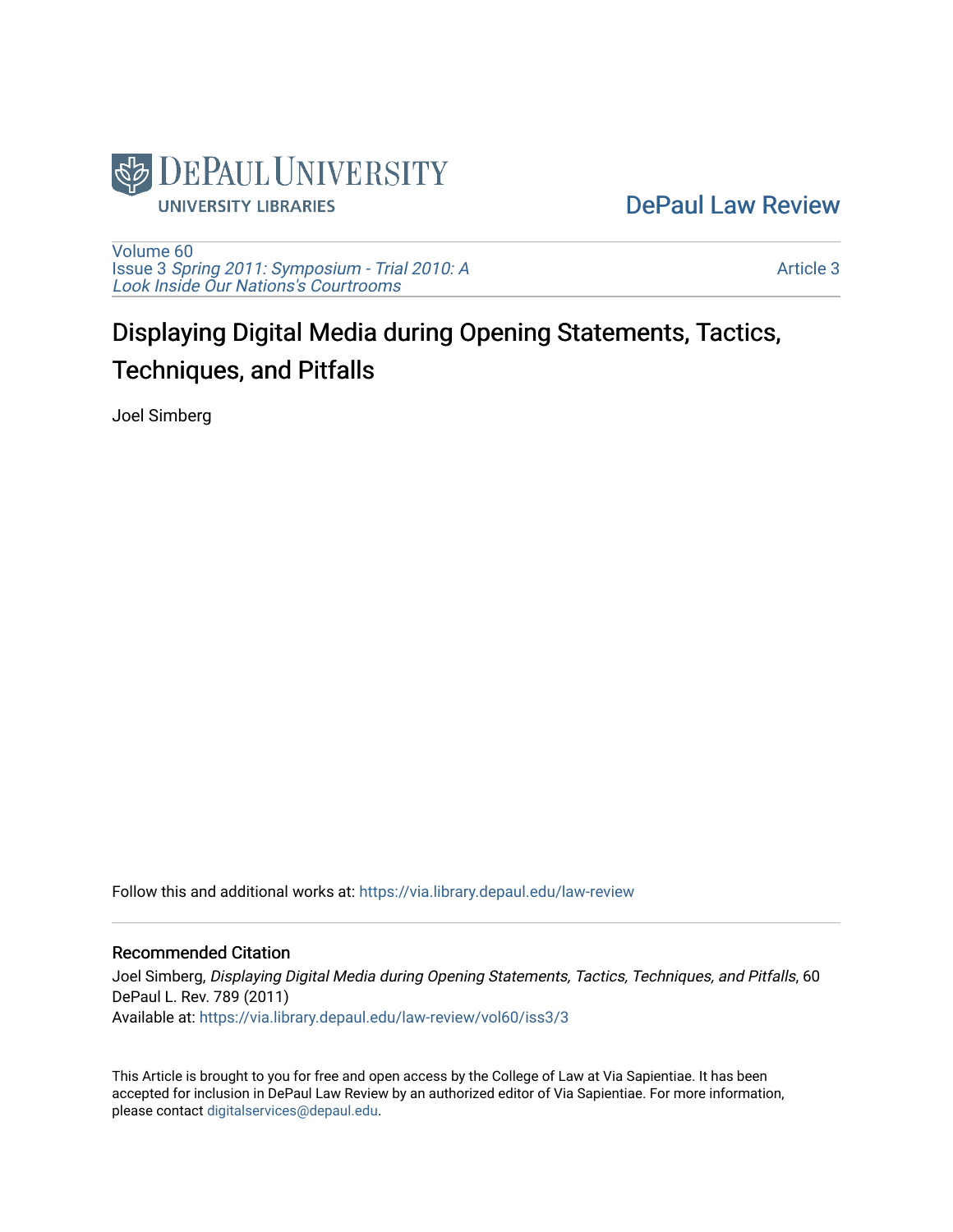# **DISPLAYING DIGITAL MEDIA DURING OPENING STATEMENTS: TACTICS, TECHNIQUES, AND PITFALLS**

#### *Joel Simberg\**

#### **INTRODUCTION**

Beyond a doubt, the era of using computer technology for presenting evidence has arrived. Courtrooms around the country are increasingly becoming wired so that they are ready for the use of multimedia displays **by** litigants.' Even without advanced infrastructure, presenting electronic evidence in the courtroom can be as simple as using a laptop and a screen to project an image.

Moreover, it is clear that using multimedia presentations during opening statements is effective. Studies have repeatedly shown that combining a visual presentation with an oral presentation enhances the listening and learning experience for the audience.<sup>2</sup> It allows members of the audience to remember more, keeps their attention focused, and if done correctly, such presentations are more persuasive than a traditional oration.3

**If** such a multimedia presentation is effective, there is no reason not to use one in front of a jury at the first reasonable opportunity: open-

**<sup>\*</sup>** Assistant Cook County Public Defender; Adjunct Professor of Trial Advocacy and Litigation Technology at DePaul University College of Law; **J.D.,** American University, Washington College of Law; B.S., Lehigh University. This Article could not have been written without the help, dedication, and input of Phyllis Roman, my research assistant and a third-year student at DePaul University College of Law.

*<sup>1.</sup> See generally* Fredric **I.** Lederer, The Road to the Virtual Courtroom?: **A** Consideration of Today's-and Tomorrow's-High Tech Courtrooms (unpublished manuscript 2002) "[T]he current trend is toward integrated high technology courtrooms. Depending upon the definition, as of April **1998,** the Courtroom 21 Project had verified eight qualifying state facilities and approximately thirty-two federal ones. More have come on line since then." *Id.* at 2.

*<sup>2.</sup> See* Matt McCusker, *Opening Statement? We've Got an App for That,* **DELIBERATIONS BLOG** (June **29,** 2010, 4:45 PM), http://jurylaw.typepad.com/deliberations/2010/06/opening-state ment-weve-got-an-app-for-that.html ("[I]nformation is retained at a remarkably higher rate when it is presented orally and visually **(65%** retention), rather than orally alone **(10%** retention) or visually alone (20% retention)." (citing **HAROLD WEIss & J.B. McGRATH, JR.,** TEcHNI-**CALLY SPEAKING:** ORAL **COMMUNICATION FOR ENGINEERS, SCIENTISTS AND TECHNICAL PERSONNEL (1963))).**

*<sup>3.</sup> See generally* Richard K. Sherwin et al., *Law in the Digital Age: How Visual Communication Technologies Are Transforming the Practice, Theory and Teaching of Law,* 12 **B.U. J. Sci. & TECH.** L. **227 (2006).**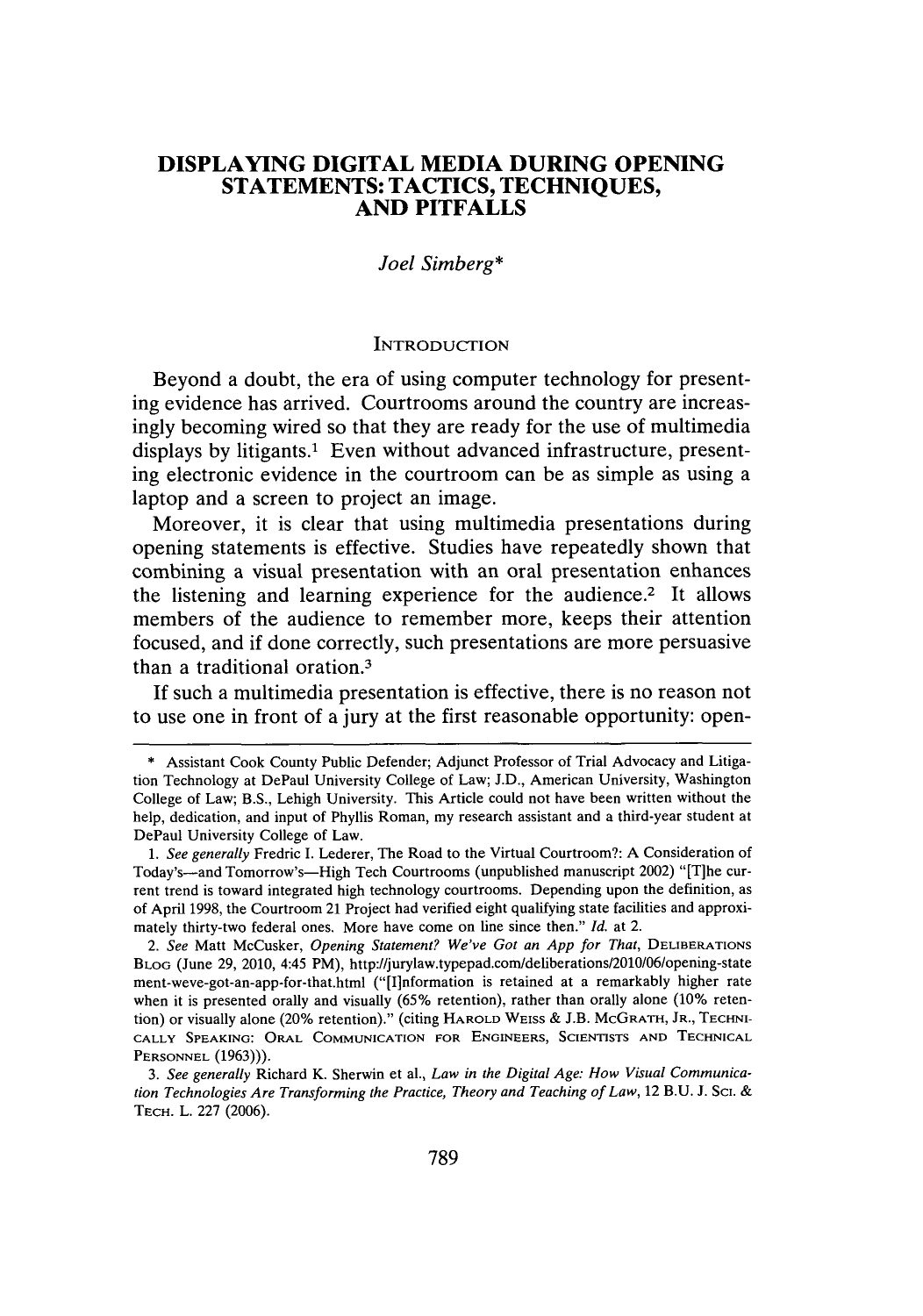ing statements. Indeed, research has shown that most jurors make up their minds right after opening statements.4 But using multimedia during openings, as opposed to merely during the presentation of witnesses or during closing arguments, has its own set of pitfalls.

**If** you want to show an exhibit to the jury before it is introduced, do you need to lay a foundation for the exhibit, and how is that accomplished? What happens when a displayed visual is not introduced at trial? Do you run the risk of a mistrial or reversal? What are the discovery obligations when you use technology during an opening statement? Typically, there is no obligation to let your opponent know what you are going to say in opening statement as it may give away your trial strategy. Does the use of a multimedia presentation alter discovery obligations? Additionally, under normal circumstances, the record consists entirely of the court reporter's transcript and a physical copy of the exhibits shown, so how do you preserve the record when evidence is shown electronically?

For many of these questions, there may be no definitive answer. The discovery and evidence rules continue to evolve but are slow to adapt to the changing methods in which technology is being used. Case law, on the other hand, is beginning to emerge, but it is not extensive and it lacks uniformity. This Article attempts to address these issues. It also discusses the benefits and pitfalls of using digital media during an opening statement and makes some suggestions for how to display digital media effectively.

# **II. CONSIDERATIONS BEFORE TRIAL**

# *A. Will a Trial Court Allow the Display of Evidence to a Jury During Opening Statement?*

As a general matter, courts have wide latitude in determining whether to allow a party to display evidence or digital media during opening statements. As explained **by** Steven Lubet, "Since the purpose of [an] opening statement is to explain what the evidence will show, you are entitled to read from or display documents and other

<sup>4.</sup> Some research suggests that as much as **80-90%** of jurors have made up their minds during or immediately after opening statements. Paula Hannaford et al., *The Timing of Opinion Formation by Jurors in Civil Cases: An Empirical Examination, 67* **TENN.** L. REv. **627** (2000) (citing **DONALD E. VINSON, JURY TRIALS: THE PSYCHOLOGY OF WINNING STRATEGY 171 (1986)).** Other research suggests that jurors are only leaning towards one side. *See generally* **HARRY KALVEN, JR. & HANS ZEISEL, THE AMERICAN JURY (1966);** Valerie P. Hans et al., *The Hung Jury:* The American Jury's *Insights and Contemporary Understanding,* **39 CRIM.** L. **BULL. 33 (2003).**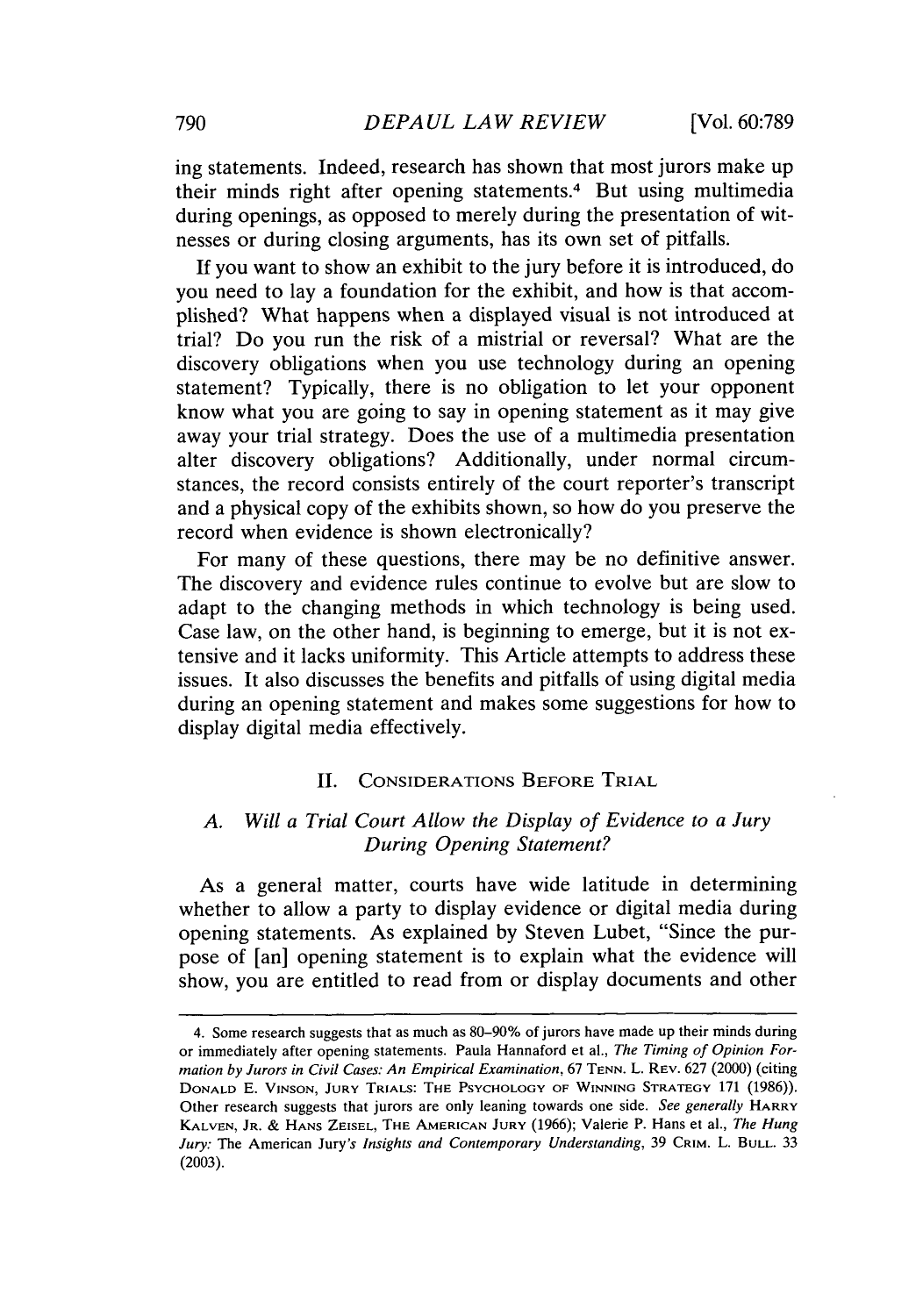exhibits that you expect to be admitted into evidence."5 This general rule is followed in the majority of federal and state jurisdictions.<sup>6</sup> However, not all jurisdictions follow this general rule, and in some states, a prohibition on the display of evidence during openings (digital or physical) exists. In Texas, for example, an advocate is strictly confined to "briefly explaining the nature of his claim or defense and what he expects to prove and the relief sought."7 As explained in *Guerrero v. Smith,8*

This rule does not afford counsel the right to detail to the jury the evidence which he intends to offer, nor to read or display the documents and photographs he proposes to offer. Where counsel is allowed to detail expectations in the opening statement, he places matters before the jury without the determination of their admissibility.<sup>9</sup>

**A** minority of states follow a similar rule.10

As discussed below, in the jurisdictions where a trial court has the discretion to allow the presentation of exhibits to the jury, the best procedure for digitally displaying exhibits during opening is to get judicial permission in advance.

**7.** TEx. R. Civ. P. 256(a).

*<sup>5.</sup>* **STEVEN LUBET, MODERN TRIAL ADVOCACY: ANALYSIS AND PRACrICE** 459 **(3d** ed. 2004). *See also* Quinn v. Consol. Freightways Corp., **283 F.3d 572, 576 (3d** Cir. 2002); State v. Sucharew, **66 P.3d 59, 63** (Ariz. Ct. **App. 2003);** Billings v. State, **697 S.E.2d 595** (Ga. **2005);** State v. Smith, No. **26829, 2006** Haw. **LEXIS 26829,** at \*2 (Haw. Mar. **26, 2006);** State v. Caenen, **19 P.3d** 142, **157** (Kan. 2001); State v. Sibert, **169 S.E.** 410, 411 (W. Va. **1933);** James v. Heintz, **478 N.W.2d 31, 35** (Wis. Ct. **App. 1991).**

*<sup>6.</sup> See* Spence v. **S.** Pine Elec. Coop., 643 So. **2d 970, 972** (Ala. 1994) (blow up of deposition in opening); *Sucharew,* **66 P.3d** at **63** (photographic exhibits used during opening); Ark. State Highway Comm'n v. Basin Dev. Co., **571 S.W.2d 578, 579** (Ark. **1978)** (permitting use of a map marked with locations of comparable sales during opening statement, which was subsequently referred to **by** an expert witness); People v. Wash, **861 P.2d 1107, 1125-26** (Cal. **1993)** (photos of crime scene and crime victims); McGee v. State, **529 S.E.2d 366, 368** (Ga. **2007)** (floor plan used during opening); People v. Trent, 734 **N.E.2d 1, 9 (Ill. App.** Ct. 2000) (photographs of deceased victim); Parker v. Commonwealth, 241 **S.W.3d 805, 809 (Ky. 2007)** (evidentiary materials can be used if the admissibility is determined before use); Campbell v. Menze Construction Co., **166 N.W.2d** 624, **626** (Mich. Ct. **App. 1968)** (approving the use of a damages chart during opening); State v. Bjorklund, 604 **N.W.2d 169, 203** (Neb. 2000) (use of summary charts); *Heintz, 478* **N.W.2d** at **35** (allowing the use of not-yet-admitted pictures in opening statement); Stanfield v. Neblett, No. W **2009-01891-COA-R3-CV,** 2010 WL **2875206** (Tenn. Ct. **App.** July **23,** 2010).

**<sup>8.</sup>** Guerrero v. Smith, 864 **S.W.2d 797** (Tex. Ct. **App. 1993).**

**<sup>9.</sup>** *Id.* at **799.** In *Guerrero,* the appellee's counsel "surreptitiously" displayed a photograph of the appellee. *Id.* The court condemned this practice and said "this conduct should not have been tolerated **by** the trial court." *Id.* at **800.** The court nonetheless found that the error was harmless since the photo was later admitted into evidence. Id.

**<sup>10.</sup>** Bell v. State, **172 P.3d 622, 627** (Okla. Crim. **App. 2007)** ("We have held that prosecutors should not use exhibits in opening statement before they are admitted into evidence.") (footnote omitted). *See also* State v. Hawn, No. 2002-P-0042, **2003** WL **22470962,** at **\*3** (Ohio Ct. **App.** Oct. **31, 2003).**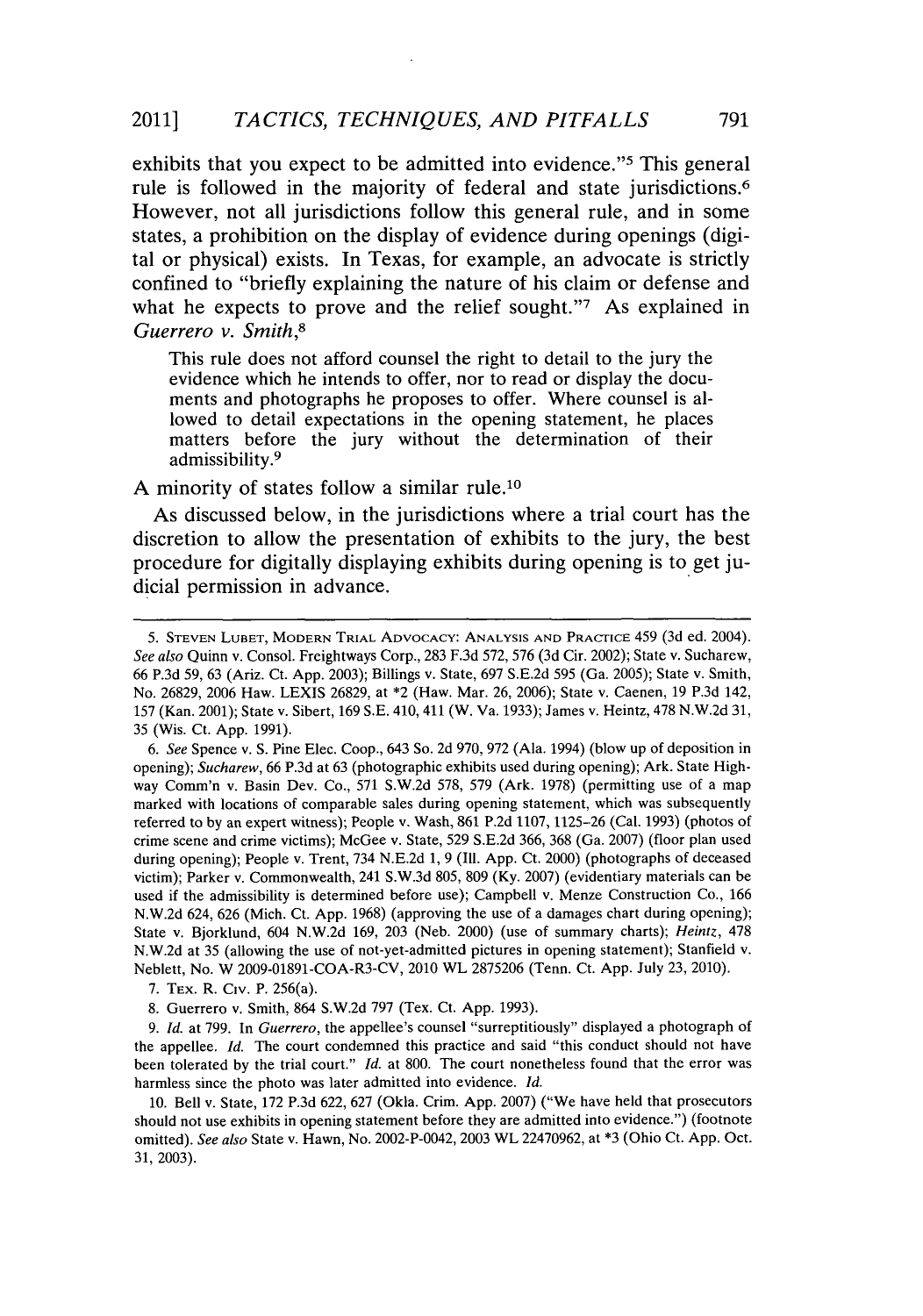# *B. Displaying Digital Media During the Opening Statement: One Instance When It Is Better to Ask for Permission Instead of Forgiveness*

It is fair to say that no one starts a trial with hopes of causing a mistrial and having to try a case twice. With that being said, it is also fair to say that if you want to attempt to display evidence to the jury during the opening statement, you should proceed with caution. **A** safe approach is to be forthcoming with the court and opposing counsel regarding the use of technology. **If** there are no surprises, then there are likely to be fewer problems. This is certainly true if you are the proponent of the use of technology, and being forthright makes sense for various reasons.

The timing of opening statements suggests that it is one of the few moments that you can be sure that you have. the jury's attention. **If** the jurisdiction in which you are trying a case does not allow for attorney-conducted voir dire, it is also your first real chance to have the jury form an impression of you.<sup>11</sup> Moreover, the principle of primacy suggests that the opening statement is likely to be one of the aspects of the trial that jurors are most likely to remember. 12 There is no legitimate reason to have that first opportunity ruined **by** repeated objections from opposing counsel. **If** the judge sustains an objection, depending on how well you have worked out alternative methods to deliver your opening, the opening statement you have practiced may

12. Ariana R. Levinson, *Lawyering Skills, Principles and Methods Offer Insight as to Best Practices for Arbitration,* **60 BAYLOR** L. **REV. 1 (2008).**

Litigation principles emphasize that whether listening or reading, people remember well the information presented first. **...**

**<sup>11.</sup>** Gregory **E.** Mize, Paula Hannaford-Agor **&** Nicole Waters, The State-of-the-States Survey of Jury Improvement Efforts: **A** Compendium Report (Apr. **2007).** "[A]ttorney-conducted voir dire is common in state courts and judge-conducted voir dire is the norm in federal courts." *Id.* at **27.** The authors go on to list eleven states that rely on predominately judge-conducted voir dire, eighteen states where both the attorney and the judge conduct voir dire, and twenty-three states where the attorney predominately conducts the voir dire. *Id.* at **28.**

Even when attorney voir dire is allowed, the voir dire is often limited to discovering the biases and prejudices of the jurors, and lawyers are routinely prohibited from discussing the facts of the case, the claim for relief, or the defense. *See* Michael P. Toomin, *Jury Selection in Criminal Cases: Illinois Supreme Court Rule 431-A Journey Back to the Future and What It Portends, 48* **DEPAUL** L. **REV. 83, 95-99 (1998)** (reviewing the permissible scope of attorney-conducted voir dire in Illinois). Thus, even when attorney voir dire is allowed, the opening statement is the first chance to fully apprise the jury of your case and why you should win.

<sup>[</sup>Tihe opening statement at trial is critically important because it is the first information about the case that the jury receives. . . **.** This psychological effect is known as the primacy effect and goes hand-in-hand with the recency effect, such that listeners remember what they hear first and last.

*Id.* at **30** (footnotes omitted).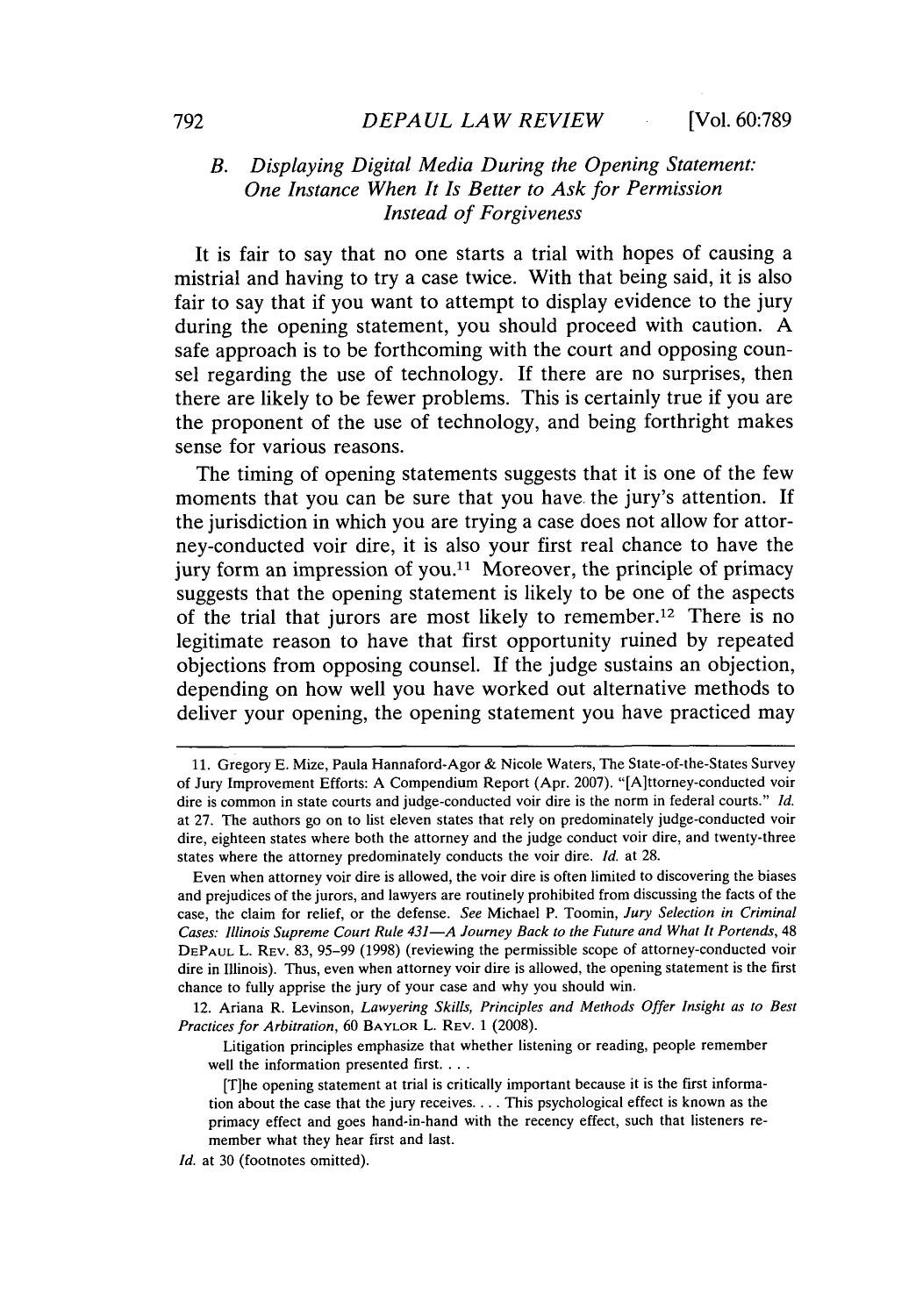be gutted. In any event, you run the risk of having the court alter the way that you intended to deliver your opening statement.

Aside from the difficulties associated with fielding multiple objections during the opening, another more practical concern arises: the risk of a mistrial. When a party shows an exhibit during an opening statement, there is always a risk of creating error if that exhibit is not subsequently admitted.<sup>13</sup> Because you cannot un-ring a bell or have jurors ignore what they saw, limiting instructions may not be sufficient and a mistrial may be the only just result.<sup>14</sup> That risk can be eliminated with some advance planning and dialogue with opposing counsel and the court.

The easiest way to discuss the use of digital media during an opening statement would be the pretrial conference.15 Not all jurisdictions, however, have pretrial conferences. Do not let the lack of a formal opportunity to discuss the use of digital media and trial exhibits during opening lull you into thinking that non-disclosure is the preferred method. File a motion in limine that will bring the issue to the forefront.16 In the same vein, if the introduction of certain documents will not be contested, request a stipulation as to their admissibility.17 This

**15.** The Federal Judicial Center has written an extensive manual on how judges should deal with issues relating to courtroom technology and conducting the digital trial. **FEDERAL JUDICIAL CENTER, EFFECTIVE USE OF TECHNOLOGY: A JUDGE'S GUIDE TO PRETRIAL AND TRIAL 1** (2001). Federal judges are advised to go over technology issues early before litigation begins at a pretrial conference. *Id.* at **62.** With respect to opening statements, it is suggested that judges and opposing counsel review all the slides that are intended to be shown prior to the **opening** along with any animations that are included on those slides. *Id.* at **156-57.**

*16. See* **ILLINOIS INSTITUTE OF CONTINUING LEGAL EDUCATION, CIVIL TRIAL EVIDENCE (ILLINOIS)** *§* 8.41 **(2009).**

**17.** In **cases where** a party has complained about the use of evidence during opening statements, appellate courts routinely look to see if the evidence was subsequently admitted at trial. **If** so, any error is routinely found to be harmless. *See, e.g.,* State v. Sellers, **877 N.E.2d 387** (Ohio Ct. **App. 2007);** *see also* Bell v. State, **173 P.2d 622** (Okla. Crim. **App. 2007)** (any claim of error regarding the use of a photograph during opening statement was waived when the photographs were either stipulated to or admitted without objection). In *Parker v. Commonwealth,* the court held that a stipulation or a determination regarding admissibility was a prerequisite to using evidentiary materials during opening statements. 241 **S.W.3d** at **809** ("This Court is stopping short today of saying that no aids or materials may be used in opening statement. However, it is necessary that when evidentiary materials are used, they must at least be authenticated or their admissibility determined before their use.").

*<sup>13.</sup> See* Parker v. Commonwealth, 241 **S.W.3d 805, 809 (Ky. 2007)** (reversible error to play a **CD** before the jury when that **CD** was later not allowed into evidence).

<sup>14.</sup> *Id.*

This case falls squarely within the parameters of *Johnson v. Commonwealth, 105* **S.W.3d** 430 **(Ky. 2003).** In *Johnson,* this Court found that 'the presumptive efficacy of an admonition falters when there is an overwhelming probability that a jury cannot follow the admonition' about evidence devastating to the defendant, or when the evidence is without a factual basis and is inflammatory or **highly** prejudicial.

*Id.*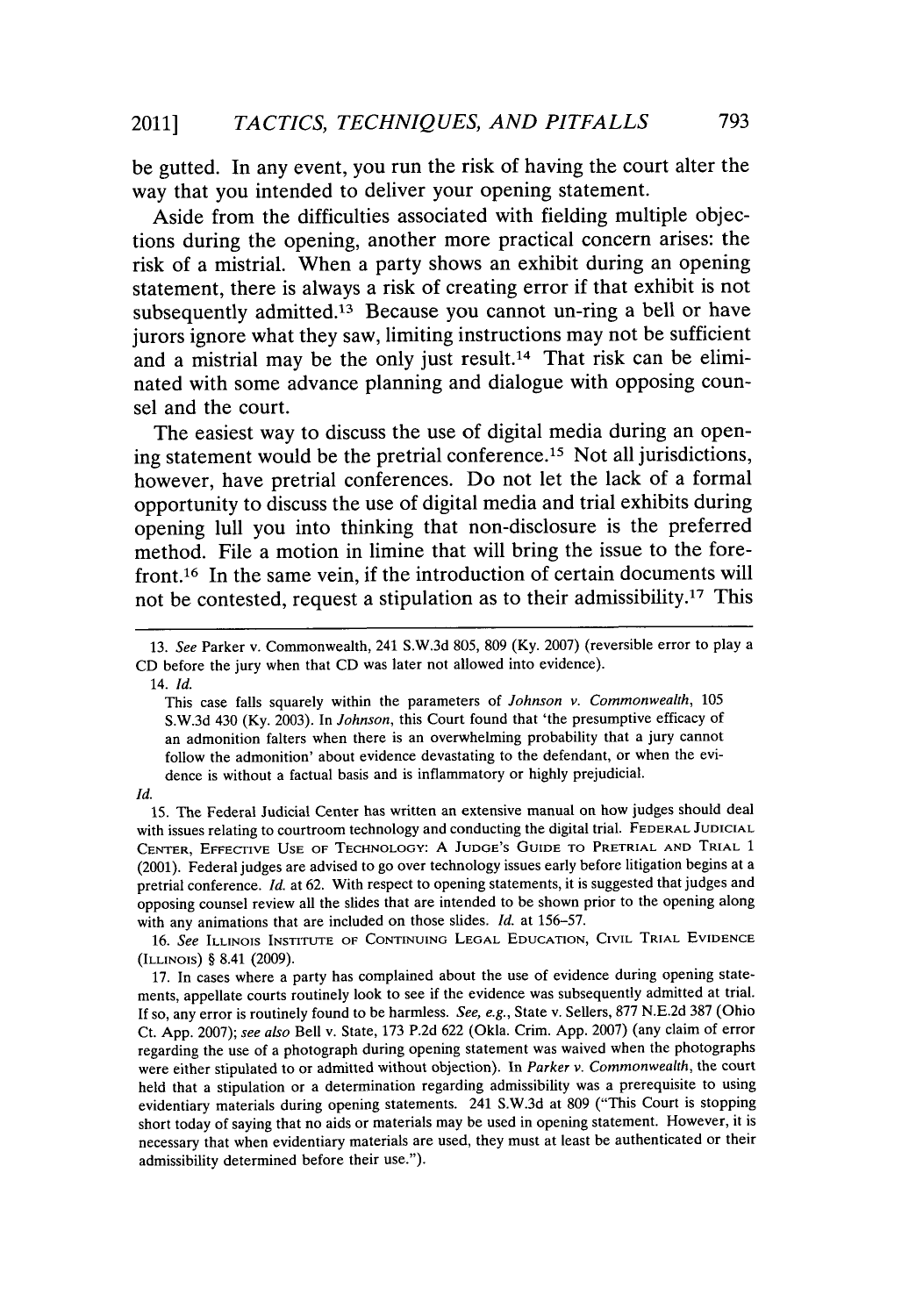stipulation will increase the chances of admissibility of those documents during opening statements and drastically reduce the risk of having an objection sustained or causing a mistrial.

The same rules apply if you are opposing the use of digital media. Waiting to object when opposing counsel is in the middle of his opening statement will usually not be the best strategy.<sup>18</sup> If possible, you should file a motion to preclude the use of exhibits to which you object, and also use opposing counsel's discovery obligations to determine what exhibits she will attempt to utilize and the manner in which she intends to use them.19

Another reason to rely on a pretrial conference or motion in limine, as discussed further below, is that courts have been far from uniform in their treatment of the use of digital media during opening statements. As such, unless you are familiar with the practice in a particular court or jurisdiction, knowing the ground rules before you leap is a prudent course of action.

# *C. Does the Use of Captions on Photos Make an Exhibit Objectionable?*

**If** a trial court decides to let an advocate use digital media during an opening statement, a logical follow-up question arises: What can you do with the media? **Of** course, simply displaying evidence in digital form is appropriate. But with the use of technology and programs like PowerPoint or trial presentation software such as Sanction or Trial Director, it is easy to add annotations or animations that are descriptive and make the exhibits interactive and entertaining. However, does adding these effects make the use of an exhibit argumentative or objectionable? Courts do not answer this question uniformly.

*In State v. Sucharew,20* the prosecutor utilized a PowerPoint presentation during his opening statement. The PowerPoint presentation included photographs, a map, and a listing of the defendant's bloodalcohol content along with his physical symptoms.<sup>21</sup> Superimposed over some of the photographs were words and labels that tracked the

*<sup>18.</sup> See, e.g., In re* **Air Crash at Lexington Kentucky, No. 5:06-CV-316-KSF,** 2010 **U.S. Dist. LEXIS 3279 (E.D. Ky. Apr. 2, 2010).**

*<sup>19.</sup> See* **EFFECTIVE USE** OF **TECHNOLOGY,** *supra note 15,* **at 157. "Knowledgeable counsel will** almost always request that the court review all graphics displays (not just those with motion and sound) to be used in opening statement. The most frequent exception occurs when counsel is planning to sandbag an unsuspecting opponent with graphics that might draw an objection. **. .** *Id.*

<sup>20.</sup> State v. Sucharew, **66 P.3d 59** (Ariz. Ct. **App. 2003).**

*<sup>21.</sup> Id.* **at 63.**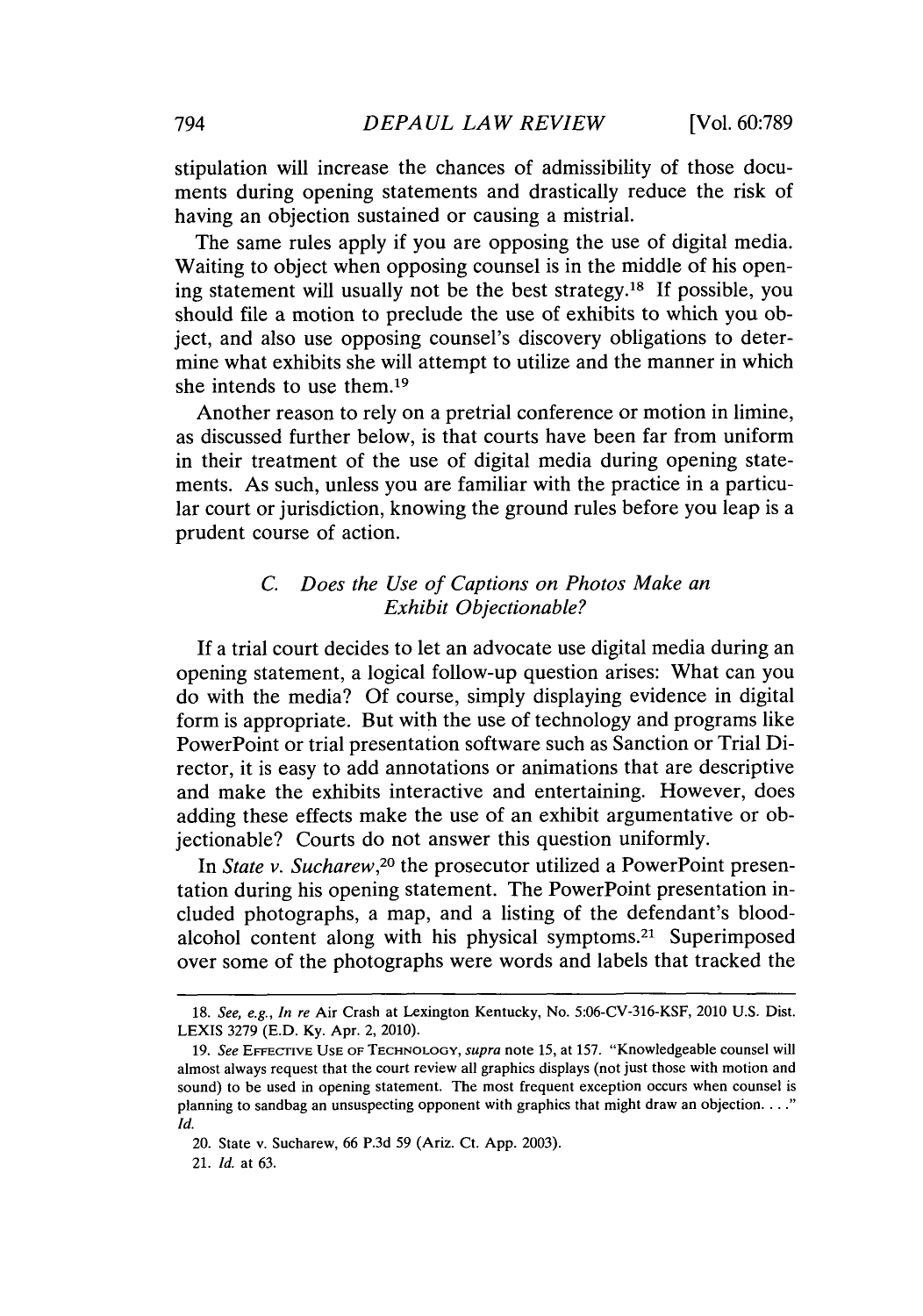prosecutor's opening statement.<sup>22</sup> After finding that the trial court had broad discretion over the conduct of the trial, the Arizona appellate court found that allowing the prosecutor to use the labels in his opening statement was not an abuse of that discretion.23 It is noteworthy that the decision did not discuss whether the descriptive labels or words were ever testified to or authenticated; rather, the decision relied on the fact that the labels and words tracked the language of the prosecutor's opening statement.<sup>24</sup>

In *Bell v. State,25* an Oklahoma appellate court reached the opposite result. In *Bell,* the prosecutor used a PowerPoint presentation during his opening statement, which included photographs of the scene and the victims.<sup>26</sup> In that presentation, the prosecutor superimposed labels and captions on those photos.<sup>27</sup> The court held that any complaint about the use of the pictures themselves was waived because the pictures were all admitted during the trial without objection, although the use of the labels and captions was improper.28 According to the court,

This objection [to the labels and captions is] well taken. The photographs admitted to the jury did not have captions or written **com**mentary of any kind, but were identified and explained **by** the witnesses. . . **.** [H]e should not have marked the exhibits with his own comments. Had he done so while seeking to admit the exhibits at trial, it would have rendered them inadmissible. It was no less improper to mark the exhibits which were used in opening statement as if they were trial exhibits.<sup>29</sup>

**A** review of these decisions, along with the principles outlined above in this Article, leads to the following conclusions. First, if you are putting labels on or animating exhibits for use during an opening statement, judicial approval should be obtained. Courts have scrutinized the use of descriptive labels more closely than the use of exhibits themselves. Second, make sure that those labels are testified to during trial. The trend towards finding that any misuse of exhibits during opening statement is harmless error seems to apply to the use of descriptive labels as well as to annotations.

<sup>22.</sup> *Id.*

**<sup>23.</sup>** *Id.* at 64; see also State v. Smith, No. **26829, 2006** Haw. **LEXIS 163,** at **\*2-3** (Haw. Mar. **28, 2006)** (slides of photos used during opening statement with text were proper because the text only communicated basic information).

<sup>24.</sup> *Sucharew,* **66 P.3d** at 64.

**<sup>25.</sup>** Bell v. State, **172 P.3d 622** (Okla. Crim. **App. 2007).**

**<sup>26.</sup>** *Id.* at **627.**

**<sup>27.</sup>** *Id.*

**<sup>28.</sup>** *Id.*

**<sup>29.</sup>** *Id.*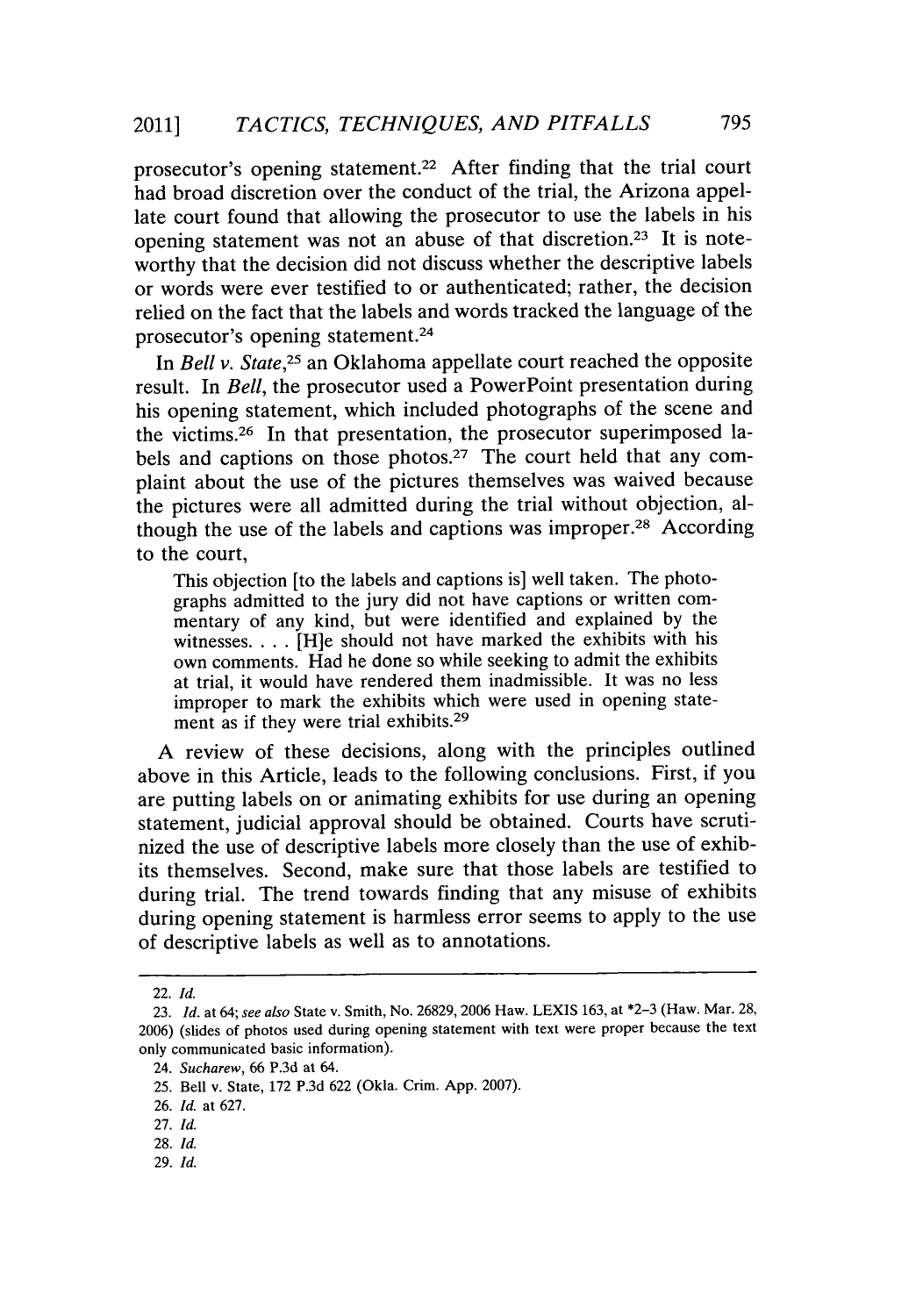# *DEPAUL LAW REVIEW* **796** [Vol. **60:789**

## III. CONSIDERATIONS DURING TRIAL

#### *A. Ten Tips for Using Courtroom Technology*

Once you have decided to use a multimedia presentation during an opening statement, the question becomes how to best make such a presentation. While there may be little statistical evidence suggesting the appropriate way to present visuals during opening statements, simple experience teaches us that not all visual presentations are created equal.30 Anyone who has sat in court, been to a conference, or attended any other forum where visual presentations are given knows this to be true. The phrase "death **by** PowerPoint"31 refers to putting your audience to sleep by using a boring and dull presentation.<sup>32</sup> Sim**ply** having a visual presentation is not enough-it must be effective and persuasive. The following tips have been formulated from practical experience and from many hours of watching lawyers and students use visuals during opening statements.

# *1. A PowerPoint or Multimedia Presentation Is Just an Aid to Help Your Presentation*

The most important thing to note about using multimedia presentations during an opening statement is that PowerPoint slides, audio files, and other audiovisuals are merely an ancillary aid to your presentation. Yes, they can improve your presentation, but it is the believability of the advocate, the connection she makes with her audience, and the persuasiveness of her arguments that will win the case. The multimedia portion of that presentation is just an aid to accomplish the goals of the presentation.<sup>33</sup>

**<sup>30.</sup>** For a discussion of the most effective way to present information and criticism of the use of common techniques, see, for example, **EDWARD** R. Tu-rE, THE COGNITlVE **STYLE OF** POWERPoINr **(2003).**

**<sup>31.</sup>** Angela R. Garber, *Death by PowerPoint,* **SMALL BusiNEss COMPUTING.COM** (Apr. **1,** 2001), http://www.smallbusinesscomputing.com/biztools/article.php/684871/Death-By-Power point.htm; *see also* David **J.** Heller, **A** View from the Trenches: Effective Communications and Training 483 (Practicing Law Institute, Corporate Law and Practice Handbook Series No. 14462 **2008).**

**<sup>32.</sup>** PowerPoint seems to be the most common program used for opening statements. Its linear presentation allows the presenter to deliver his opening speech with a rehearsed slide-byslide presentation, which is particularly well-suited for opening statements. The tips in this Part were primarily developed for people using PowerPoint but will work with any presentation software.

**<sup>33.</sup>** Edward R. Tufte is a Professor at Yale University and a respected expert in the fields of informational design and visual communication. He has written extensively on the use of PowerPoint and the harm caused **by** overreliance and the poor use of PowerPoint. In his article, *PowerPoint Is Evil,* he explains,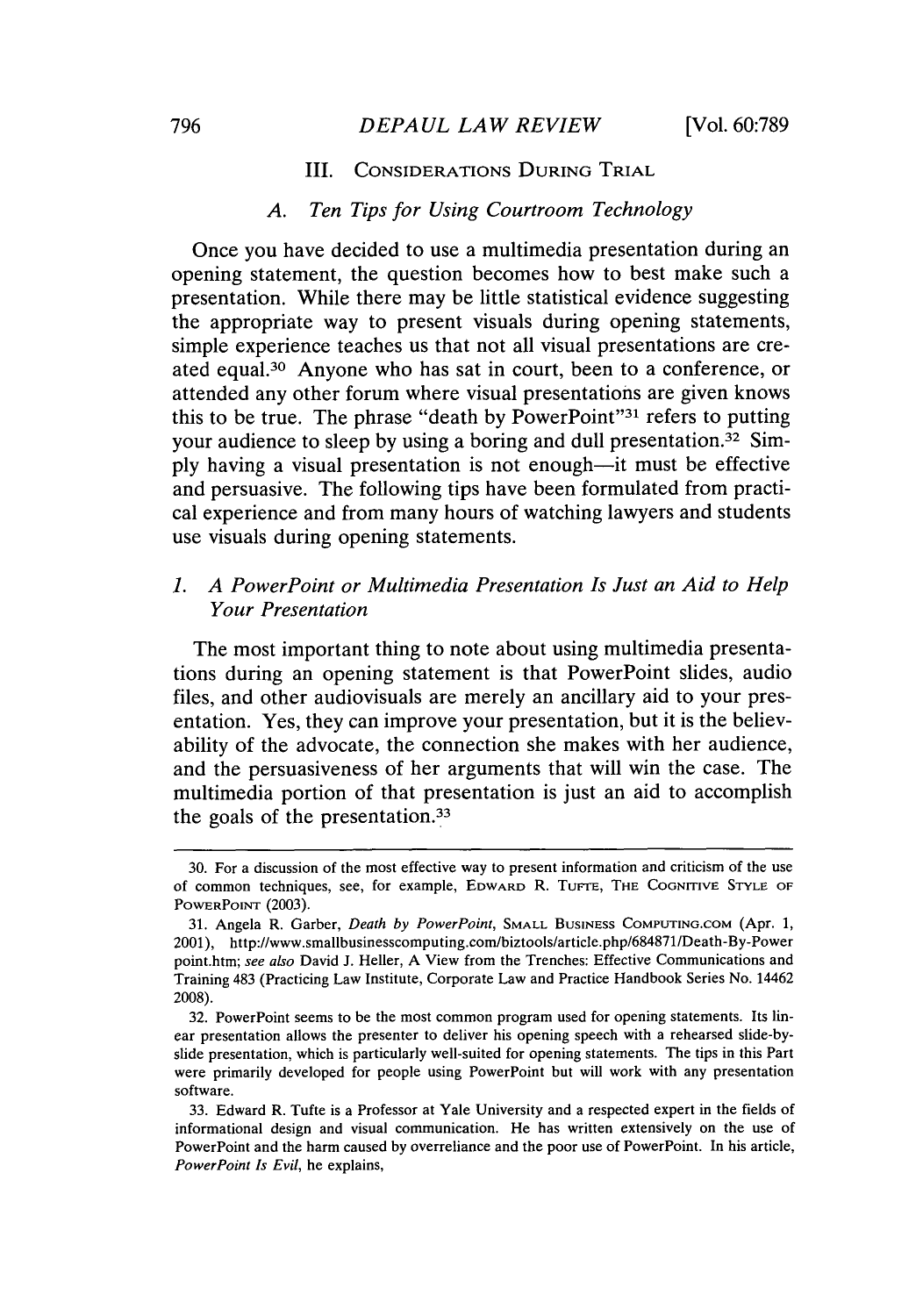It also is important to remember both the forum and the audience. This is not a sales pitch, a classroom lecture, or a strategic briefing. You are in a courtroom. Your goal is to advocate for your client's position. Your audience did not come because they chose to volunteer. They responded to a summons and most of them would rather be somewhere else. You need to capture their attention but remain persuasive and believable. Your audience's entertainment might be a factor in your presentation, but entertainment alone should not be a primary motivator.

## *2. Using the "Black" Slide*

Anytime something is placed on a projection screen in a courtroom, that screen commands attention. It moves the focus away from the presenter and to the screen. In order to capture the attention of the audience, it is most often sensible to start a presentation with a blank, black slide.34 This allows you to control the focus of the audience and not have them looking at a presentation screen when they should be focused and listening to you. The same is true as you introduce new slides throughout your presentation. When you are finished with a particular slide or point, remove it and insert a blank slide. This will maximize the chance that your audience is focused on you and not just paying attention to the screen.

# *3. Practice with the Equipment You Will Be Using*

Different computers will react differently to certain materials. Resolution settings, as well as different versions of media players can all affect the display of a presentation or whether digital media will play at all. The same is true for display screens. What looks like a clean image on your desktop or laptop monitor may not look the same when displayed **by** a projector or **LCD** screen. Colors can appear different and may wash out on certain displays and be difficult to see.

At a minimum, a presentation format should do no harm. Yet the PowerPoint style routinely disrupts, dominates, and trivializes content. Thus PowerPoint presentations too often resemble a school play--very loud, very slow, and very simple.

The practical conclusions are clear. PowerPoint is a competent slide manager and projector. But rather than supplementing a presentation, it has become a substitute for it. Such misuse ignores the most important rule of speaking: Respect your audience.

Edward R. Tufte, *PowerPoint Is Evil,* **WIRED,** Sept. **2003,** at 112.

<sup>34.</sup> Black is the preferred color of a blank slide because it will look to the audience as if the projector is off. So that the presenter can know that the projector is working, it is recommended that he put an innocuous small dot or symbol in the lower right corner, which can be seen but is not distracting.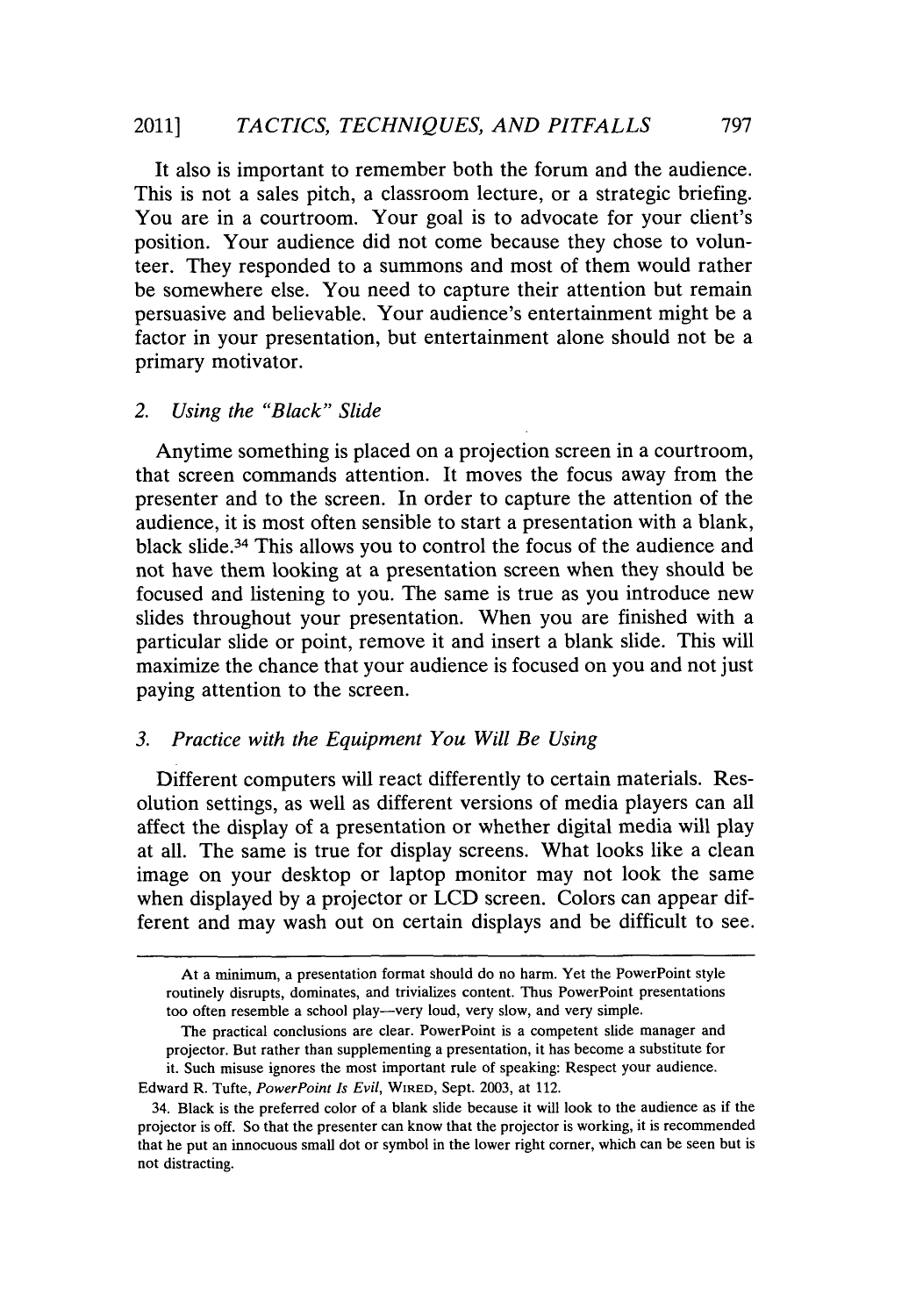One solution to such problems is to arrive in court early and practice with the actual equipment you will be using at trial.<sup>35</sup>

#### *4. Plug in Your Computer and Turn off Distractions*

Laptop batteries fail. Running video and images can easily drain a power source. Due to the court's schedule or other unforeseen circumstances, your opening statement may get delayed and not be delivered when originally planned. Do not let the presentation you planned be sabotaged **by** a dead battery.

The same is true for screen savers and virus scanners. Turn them off. Your presentation should not be interrupted **by** a screen saver that is activated because your computer has gone into sleep mode or **by** a dialogue box that explains that your computer is checking for viruses.<sup>36</sup>

#### *5. Use Font Sizes That Are Readable*

Each courtroom will be set up differently. This can be true in terms of the available technology as well as the distance the jury will be from a presentation screen. Sometimes there will be a large presentation screen for the jurors; other times the screen size will **be** more modest. In some jurisdictions, jurors will have individual monitors right in front of them. In all cases, you want your audience to be able to follow your text and captions. As a general rule, a minimum font size of twenty-six for all text is recommended.

#### *6. Avoid Flash and Distracting Transitions*

PowerPoint can be a very entertaining tool. There are literally hundreds of different transitions and ways to have an object appear on a screen. For example, the transition between slides can occur with a spin, twirl, fade, dissolve, or a bevy of other effects. Likewise, objects appearing in the individual slides can boomerang, **fly** in, spin, grow, shrink, crawl, or wipe. Sound can be added for each letter that appears, or objects can appear with a bang or explosion. However, just because you can do something in PowerPoint does not mean that you should. **If** those effects have a purpose and further the argument you are making, then use them, but most of the time they will not. Flashy

**<sup>35.</sup> FEDERAL JUDICIAL CENTER,** *supra note* **15, at 118.**

**<sup>36.</sup> On most Windows-based machines, the setting for your screen saver can be managed through the control panel. Virus scanners are often managed by opening the particular program and changing the settings.**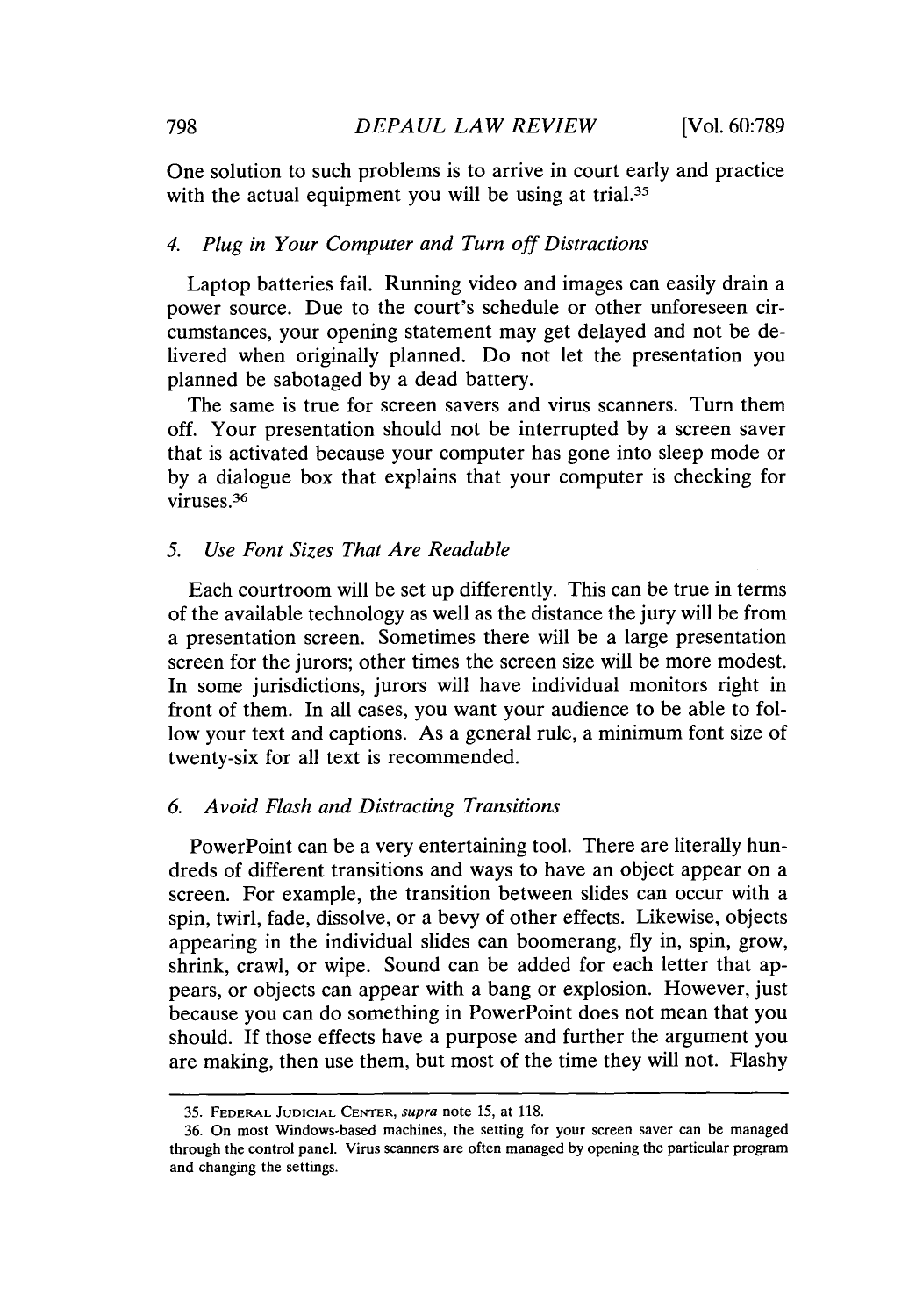transitions and effects tend to be a distraction, not an enhancement to your presentation.<sup>37</sup>

## *7. Keep Text to a Minimum*

As stated previously, multimedia presentations should be an aid to your oral presentation. You should not let the members of the audience lose focus on your story and presentation because they are looking at a screen and trying to follow along with repetitive text. The best slides are visual and express a theme or display an image that the jury can place in context as the trial unfolds.<sup>38</sup> You will split a jury's attention **by** having it attempt to read long sentences while you are explaining your position. While better than long passages, the use of bullet points does not completely solve the problem either. Thus, the use of text should be kept to a minimum and should be used only when necessary.

An exception to the use of minimal text is the displaying of jury instructions. Although the displaying of jury instructions during opening statements is a questionable practice, $39$  when you do quote a jury instruction, that quote must be accurate.<sup>40</sup> An acceptable practice regarding jury instructions is to display or read the entire jury instruction and then highlight the specific points that are important to your case.

## *8. Control How Text Appears on the Screen*

Even when you keep text to a minimum, you may nonetheless choose to use some text. Simply putting up all the text you want on a screen is probably not the most effective way to make the point. When you do so, your audience is most likely to read ahead of the point you are making and may not concentrate on what you are saying at a particular time. This problem can be solved **by** controlling the timing with which the words appear and remain on the screen.

**<sup>37.</sup>** Professor Tufte explains that flashy effects will not save a presentation that is otherwise lacking in content:

Presentations largely stand or fall on the quality, relevance, and integrity **of** the content. **If** your numbers are boring, then you've got the wrong numbers. If your words or images are not on point, making them dance in color won't make them relevant. Audience boredom is usually a content failure, not a decoration failure.

Tufte, *supra* note **33,** at **118.**

**<sup>38.</sup>** *See* **CLIFF ATKINSON, BEYOND BULLET** PoiNTs **5-19 (2008).**

*<sup>39.</sup> See* **88 C.J.S.** *Trial §* **300** (2011); **75** AM. **JUR. 2D** *Trial §* 432 (2010) ("It is not the function of opening statement to **...** act as argument on the case or an instruction as to the law of the case **.. . ).**

*<sup>40.</sup> See* **THOMAs A. MAUET, TRIAL TECHNIQUEs 395** (8th ed. 2010).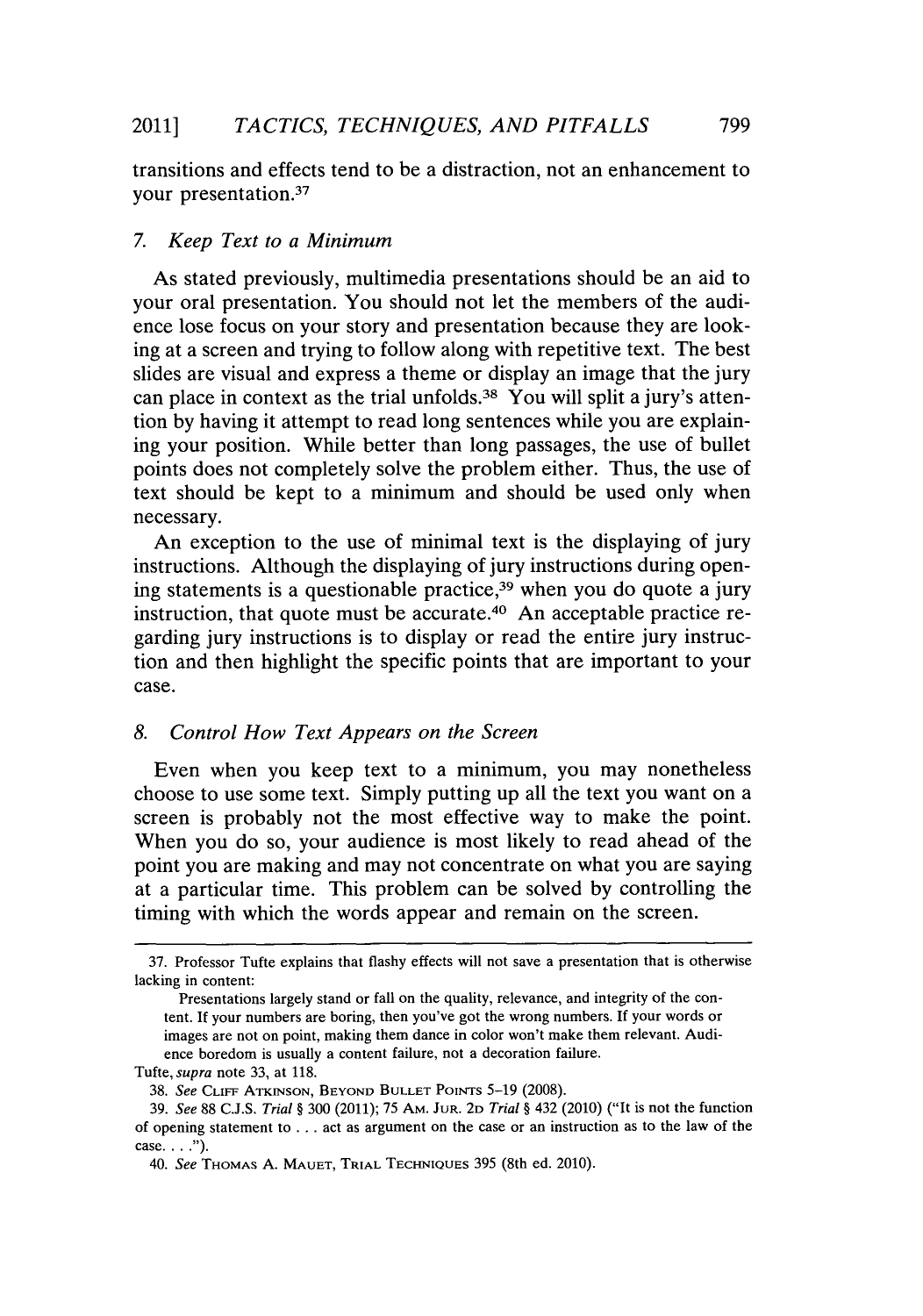**If,** for example, you have four points to make and choose a bullet list to accompany your oral presentation to make those points, you can have each bullet point appear one after the other as you control the timing of when each point appears. After you move to your next point, you can keep the prior point on the screen. With this method, your audience knows where you are in your presentation and still has the ability to go back and remember what you said. You can also use a secondary effect such as dimming to let the jury know what point you are on while helping them retain the prior points that you made.

#### *9. Avoid White Backgrounds*

When possible, avoid white backgrounds. Particularly with **LCD** or plasma display screens, white backgrounds can become difficult for your audience to look at for an extended period of time. If using text, a white background with black text also makes it difficult to read from a distance. Instead, use a black or blue background because it is easier on your audience's eyes and has the added benefit of making the transition to your "blank" slide less harsh.

## *10. Do Not Use a CD/DVD Drive to Run Your Media*

Optical drives such as a compact disc or DVD drive tend to run slower than a hard drive or flash drive and take longer to send information to the screen. So, for example, if you are attempting to play a video or audio file during your opening statement, playing the file on a **CD** or DVD drive rather than a hard drive or flash storage can cause a delay. These drives are also harder to manipulate if you find yourself needing to locate a specific segment of an audio or video file.<sup>41</sup> It is easier to manipulate an audio or video file that is stored digitally on your hard drive or similar storage device than one on a **CD** or DVD drive that is read optically. Additionally, CDs and DVDs are not as stable as hard drives or flash storage. They are subject to scratching, cracking, and harm that can destroy the content of a particular file.

## IV. POST-TRIAL CONSIDERATIONS

## *A. Preserving the Record*

As with any aspect of a trial, preserving the record for appeal can be a critical issue. For both sides, the issue becomes slightly more

**<sup>41.</sup> If there is a possibility that you will need to rely on a particular segment of an audio or video file, the best practice is to make a clip of that segment before trial and be able to play that clip as needed.**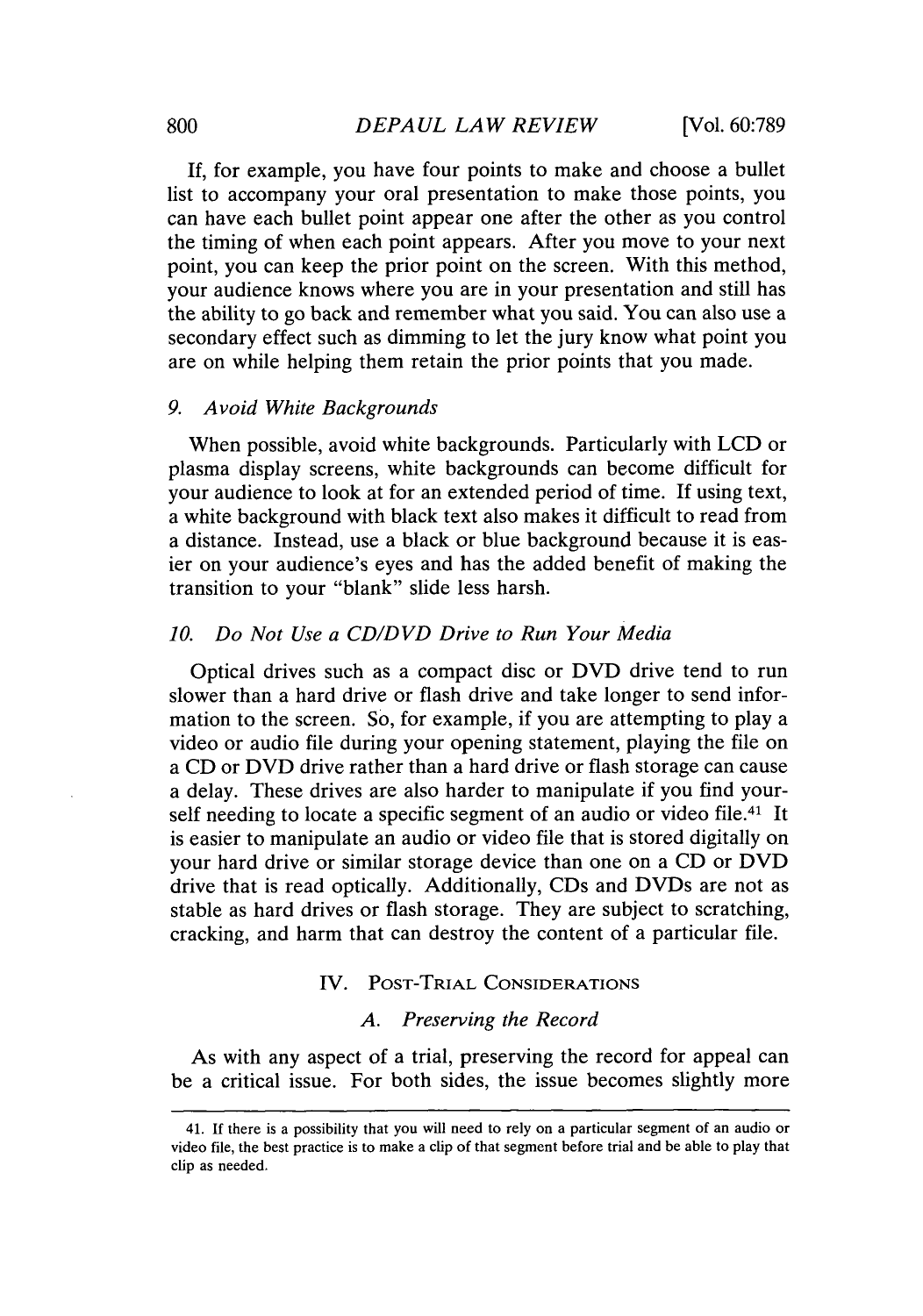complicated when a party uses electronic media during opening statements.

When physical exhibits are utilized during the presentation of evidence, there is little difficulty in preserving the record. The procedures utilized to establish the foundation for the exhibits themselves are usually sufficient to preserve the record. For example, counsel will typically attempt to introduce an exhibit **by** first declaring that she is showing the exhibit to opposing counsel (for example, "I am showing counsel what has been marked for the purpose of identification as Exhibit **1").** She will then have the witness identify the exhibit and establish its authenticity before moving for its admission into evidence. When the witness marks the document, counsel will explain for the record any markings the witness makes (for example, "Let the record reflect the witness has marked with a red 'X' the location she was standing when the accident happened"). At the end of the trial, the marked exhibit is impounded and available to the appellate court for review.

With the use of digital media, other issues arise. For example, if the witness marks an exhibit on a presentation screen with the use of a mouse or an annotation device, will a hard copy of the marked exhibit be available for the appellate court or even the jury once deliberations begin? The easiest solution to this is to have a printer in the courtroom to print out the images after they have been marked.<sup>42</sup> This ensures that the document is available for the jury and for appellate review. This method is also preferable to saving a digital image and requiring the jury or an appellate court to look at the document on a laptop or off of a **CD.** It would be unwise to expect that the jury will load evidence on a laptop to review it while deliberating when a hard copy can be made available so easily.

Using digital media during opening statements only complicates the matter. While counsel would usually refer to an exhibit **by** number when examining a witness, this is much less likely to be true during the course of an opening statement. Stoically exclaiming, **"I** am now

<sup>42.</sup> There are various ways to capture an image from a screen for printing, and the most common trial presentation programs have ways to create a screen capture. In the program Sanction, for example, hitting the **F7** key will capture a screen exactly as it is seen at the time the key is hit. In Trial Director, if you click on the camera icon in the presentation toolbar or type **"-GS"** on the screen you will accomplish the same thing. When in doubt, in Microsoft Windows, if you hit the "print scrn" button, you will load a screen capture onto the clipboard, and that image can be copied into a document or program to be printed out. Using this method is not particularly efficient, however, and the clipboard will only save the last image captured. Therefore, you would have to paste the image into a new document after each time you hit the "print scrn" button.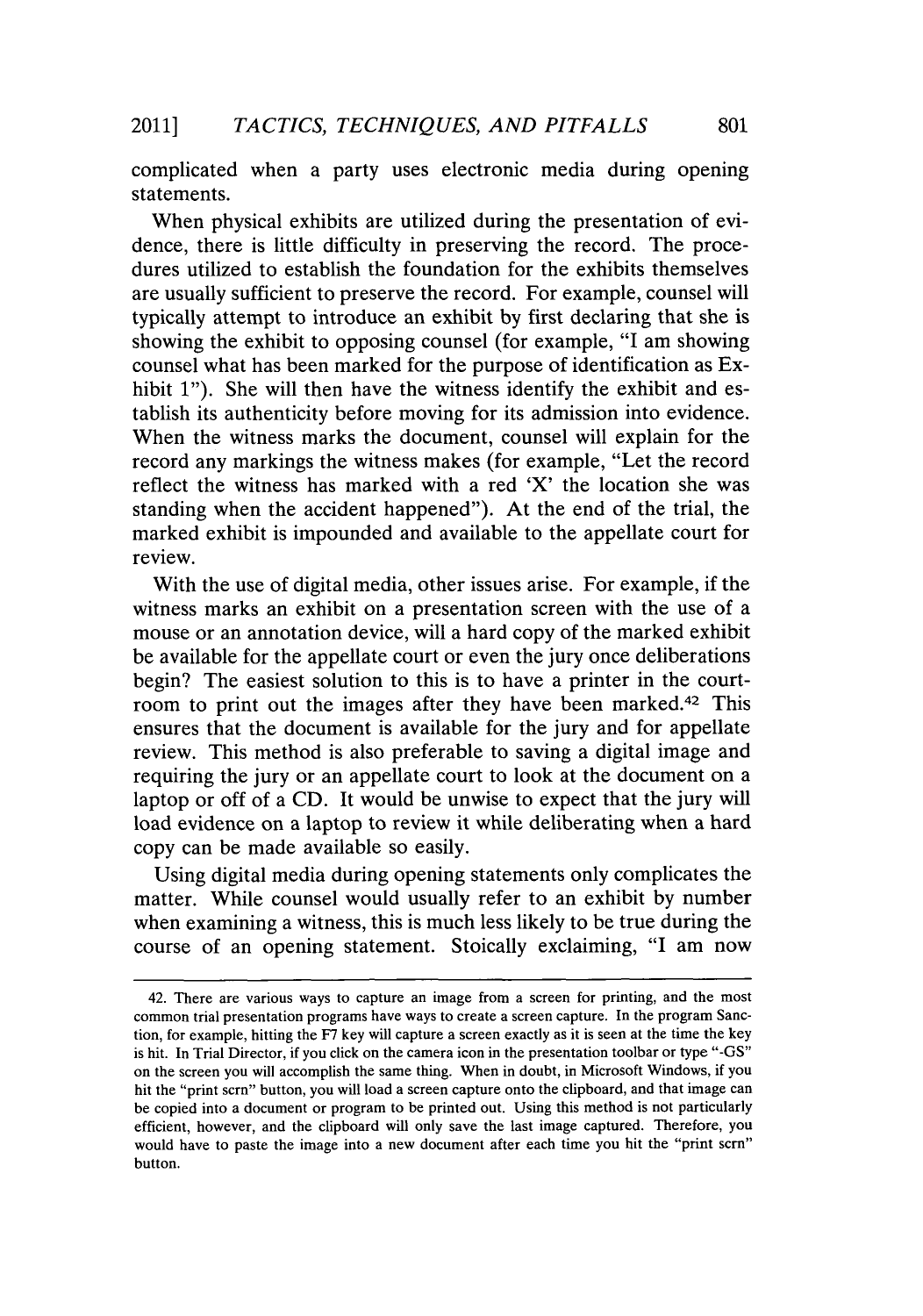showing you what you will later see as Exhibit **A,"** during an opening would clearly hurt the flow of the presentation. Rather, it is more likely that the advocate will simply describe the exhibit. Take, for example, an autopsy photograph that is used during a murder prosecution. The picture is graphic. It shows the victim's skull removed and all the skin peeled back. The eyes have been removed from their sockets. Dried blood can be seen on the remaining areas of the face. The photo is relevant because it allows the jury to see the course of the fatal bullet. During opening, the prosecutor may simply describe what is shown in the exhibit:

Ladies and gentlemen, after the victim died, an autopsy was performed. Autopsies are important because they look at things like the cause of death. And when you do an autopsy you can determine various things. In this case, the autopsy was well documented. Numerous photos were taken, and **by** looking at one of those photos [photo is displayed to the jury], you can tell that the fatal bullet entered from the top back portion of the victim's head, traveled through the skull, and exited between the victim's eyes.

**If** this example were true, an appellate court would have no way to determine which of the many autopsy photographs was used **by** the prosecutor.<sup>43</sup> If opposing counsel was to later assert that this photo was unfairly prejudicial due to its gruesome and graphic nature, she must be able to demonstrate which specific photo was used. Moreover, if the prosecutor were to highlight or animate that photograph, perhaps to show the bullet's trajectory, those highlights and animations need to be preserved.

One of the most common programs for presenting digital media during opening statements is PowerPoint.<sup>44</sup> Its linear functionality is exceptionally well suited for presentations that can be rehearsed in advance. Saving PowerPoint presentations to a **CD** or flash drive to be later impounded is not complicated, but depending on the content of your presentation, simply dragging and dropping the PowerPoint presentation onto a **CD** or flash drive might not be sufficient.

When you insert various media file types into PowerPoint (such as video or audio files), PowerPoint does not copy the media into the PowerPoint presentation. Rather, it creates a link that allows the pro-

<sup>43.</sup> Just because all of the autopsy photos are later admitted into evidence does not mean that **it** becomes unimportant which photo is used during the opening statement. Perhaps the error would have been harmless if it was just one photo in the course of hundreds of exhibits and only shown to the jury for a few seconds over the course of an extended trial. But when that same exhibit is shown, highlighted, and commented upon during opening statements, the error may no longer be harmless.

<sup>44.</sup> **NATIONAL INSTITUTE FOR TRIAL ADVOCACY,** EFFECTIVE **USE OF COURTROOM TECHNOLoGY: A LAWYERS GUIDE TO PRETRIAL AND TRIAL 271-73** (2002).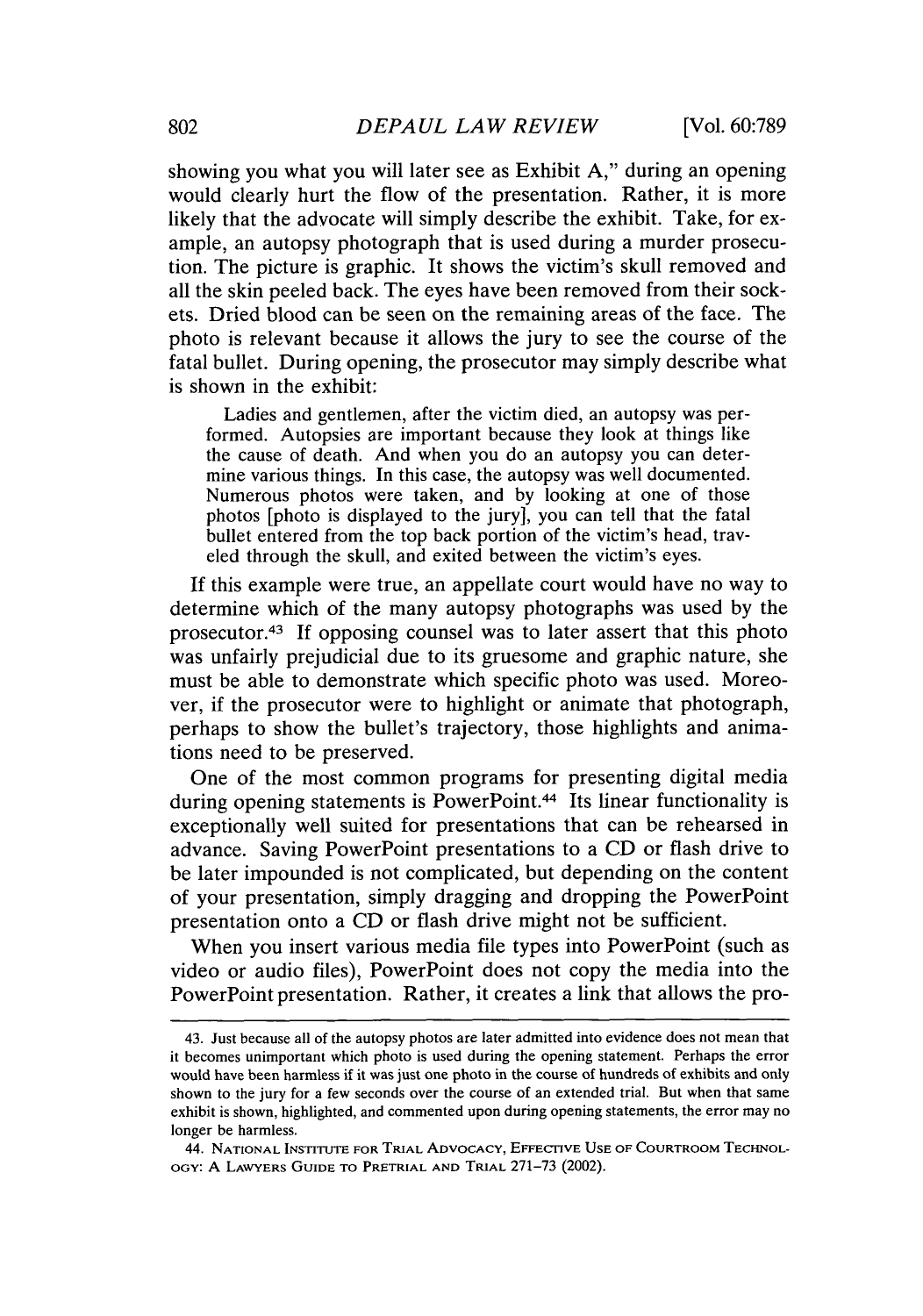gram to locate the media and play it within PowerPoint. When a PowerPoint presentation is copied **by** dragging and dropping the presentation onto a **CD,** the linked files will not necessarily transfer and the links will be broken. So, when an appellate court attempts to review the presentation, the linked media may be lost. Additionally, there is no guarantee that the appellate court that later reviews your presentation will have PowerPoint and be able to view your presentation.

The solution for both of these issues is to use the "publish to **CD"** function.45 **By** publishing to **CD,** you can include all linked media, and the **CD** package will include a copy of "PowerPoint viewer," which allows people to view your PowerPoint presentation even if they do not have the program on their computer. Additionally, you can password protect your presentation to ensure that no one will edit your presentation after it has been impounded.

## V. **CONCLUSION**

Using multimedia presentations during opening statements can be an effective and compelling way to present your case to a jury. **Al**though such presentations will not win cases **by** themselves, they can be important tools in the advocate's arsenal. **If** done correctly they help to keep the trier of fact engaged and make arguments more effective. To be effective, they must be done well and be delivered smoothly. The smart advocate will avoid common pitfalls and make sure that his equipment functions as expected.

As the discovery and procedural rules for using multimedia presentations evolve, clear answers to counsel's discovery obligations and the procedures needed to introduce electronic evidence during opening statements will emerge. **If** you are going to use a multimedia presentation during an opening, it is sensible to inform the court in advance and to make sure that the exhibits displayed during opening are actually admitted. Failure to do so presents the risk of having to respond to needless objections or of causing a mistrial. Finally, if a

<sup>45.</sup> The steps to publish to a **CD** are simple. First, with your PowerPoint presentation open, click on the "Office" button, which is found in the top left corner of the PowerPoint program. Second, scroll over "Publish" in the drop-down menu and choose "Package to **CD"** from the dialogue box. Third, the default setting copies all linked files and a PowerPoint viewer with the packaged **CD. If** you do not see a dialogue box that indicates that the linked files will be copied, go into options and check the appropriate boxes. Finally, if you are copying to a **CD,** insert a blank **CD** and click "copy to **CD." If** you are copying to a flash drive or other storage device, click on "copy to folder" and locate the storage device.